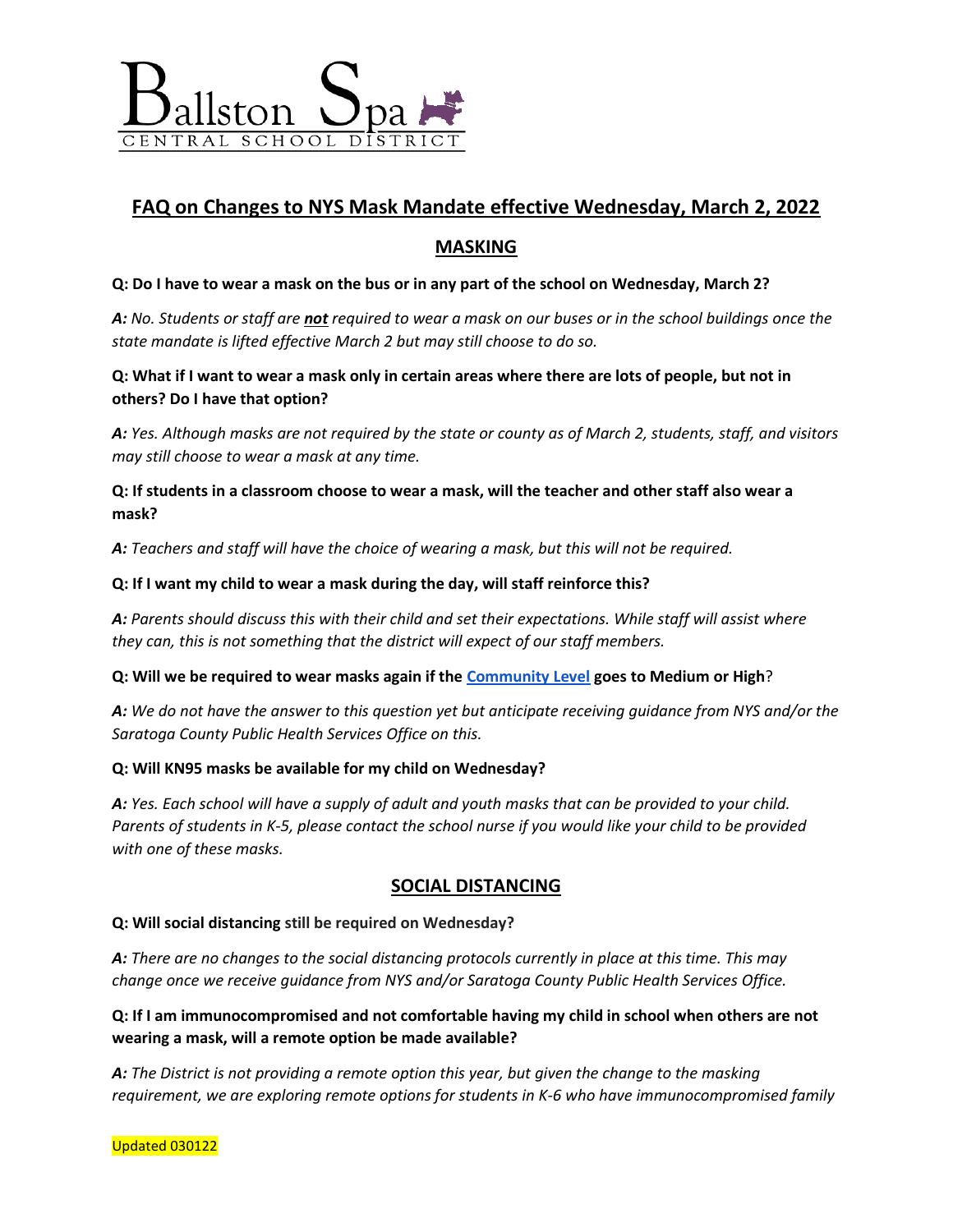*members at home. One such option provides access to remote learning through a special program from the Capital Region BOCES. If you are immunocompromised and are interested in this option for your K-6 child, please review the information available a[t https://www.capitalregionboces.org/about-us/cvla/.](https://www.capitalregionboces.org/about-us/cvla/) If you are still interested after reviewing the information, please contact your school principal.*

## **STUDENT SUPPORT**

## **Q: As a student, if I am uncomfortable during the day with others not wearing a mask, what can I do?**

*A: Please feel very comfortable seeking out and speaking with your school counselor about this. After wearing masks in school for two years, we know there will be an adjustment period and students and staff may feel anxious or scared being in this "new" environment.* 

## **Q: As a parent, what should I tell my child to get them ready for school on Wednesday when masks will not be required?**

*A: Your child has the choice as to whether they will wear a mask during the day and we expect that a number of students and staff will continue to do so. While this is a big change, no other changes are being made to our current procedures and so there will still be a feeling of caution in our schools. Please encourage your child to talk to their teacher, counselor, or someone they trust about how they are doing during the day.* 

# **QUARANTINING RULES**

## **Q: If students are not wearing masks in the classroom and a student tests positive, will all unmasked students be required to quarantine?**

*A: We do not have the answer to this question yet but anticipate receiving guidance from NYS and/or the Saratoga County Public Health Services Office on this.*

## **Q: Will the district continue the Test-To-Stay program if my child is exposed to a positive case?**

*A: This is a Saratoga County-based program and we do not yet have information as to whether this will be continued. Please check back to this site as the answers will be updated as new information becomes available.* 

## **Q: If my child tests positive for COVID and is able to return after day 5 of quarantine, will they be required to wear a mask for days 6-10?**

*A: We do not have the answer to this question yet but anticipate receiving guidance from NYS and/or the Saratoga County Public Health Services Office on this.* 

## **Q: If my child is quarantined, will they still have access to remote instruction (at grades 6-12) and/or tutoring while they are quarantined?**

*A: Our Quarantining and Exclusion Plan will continue at this time. Should our case numbers continue to drop, we will revisit this decision.* 

## **Q: Is the district still seeing positive cases in students and staff?**

*A: Yes. We continue to report the positive cases on our [COVID-19 Cases in BSCSD](https://www.bscsd.org/Page/13242) page. We encourage parents to continue to utilize the COVID-19 testing kits provided by your child's school should they have an[y symptoms](https://www.cdc.gov/coronavirus/2019-ncov/symptoms-testing/symptoms.html) and to continue to report any positive cases of COVID-19 to our COVIDreport@bscsd.org mailbox and to the Saratoga County Public Health Services at this [link.](https://www.saratogacountyny.gov/departments/publichealth/covid19/isolationaffirmation2/)* 

Updated 030122